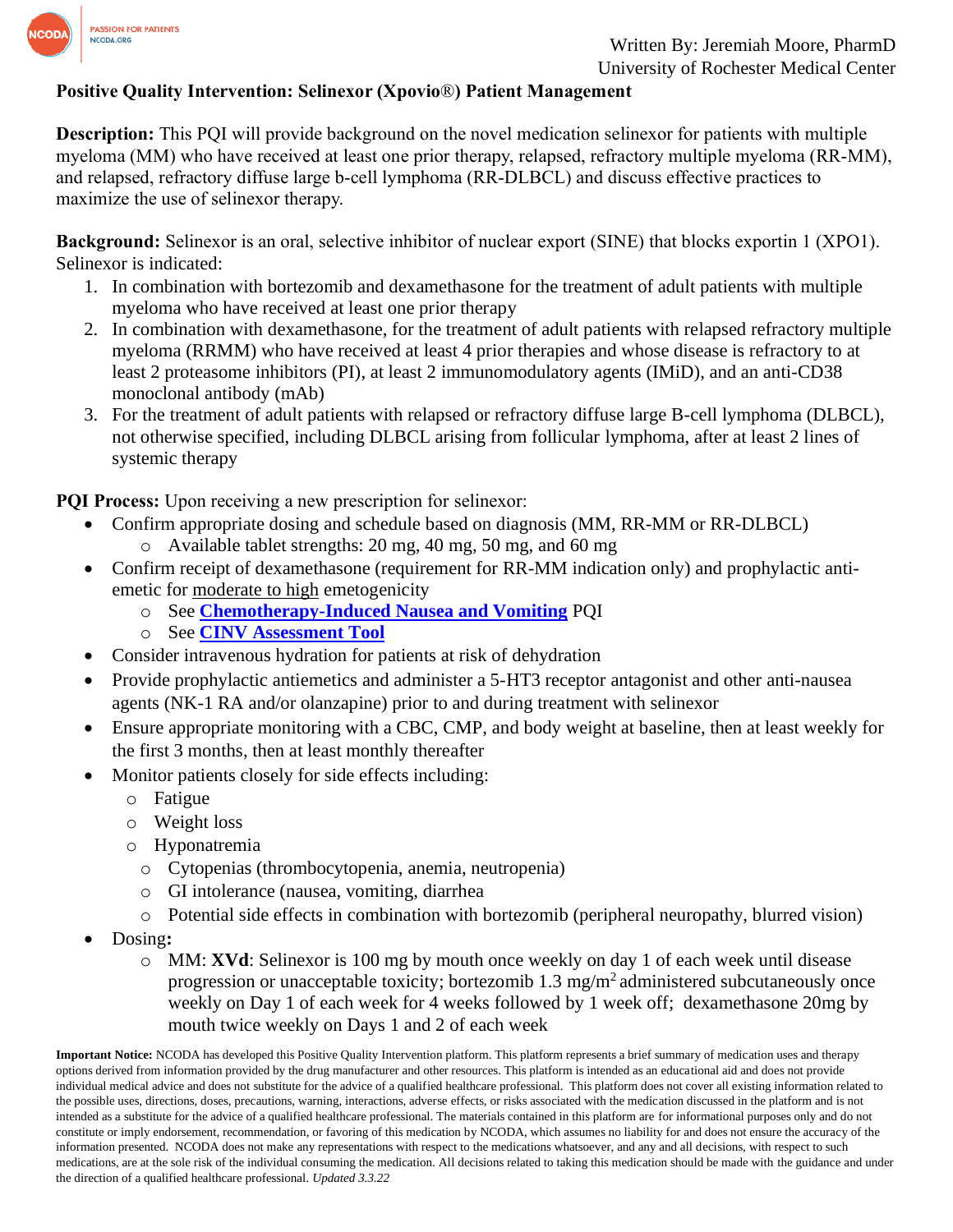

- o RR-MM: **Xd**: Selinexor 80 mg by mouth twice weekly on Days 1 and 3 until disease progression or unacceptable toxicity; dexamethasone 20 mg by mouth twice weekly on Days 1 and 3 until disease progression or unacceptable toxicity
- o RR-DLBCL: Selinexor 60 mg by mouth twice weekly on days 1 and 3 until disease progression or unacceptable toxicity
- Supportive Care/Adverse Effect Management:

# **XVd Dose Reduction Steps for MM Adverse Reactions**

| <b>Selinexor starting dose</b>    | <b>1st Reduction</b>     | 2nd Reduction | 3rd Reduction |                    |
|-----------------------------------|--------------------------|---------------|---------------|--------------------|
| 100 mg ONCE Weekly on Day 1 of    | $\frac{1}{2}$ 80 mg ONCE | 60 mg ONCE    | 40 mg ONCE    | <b>Discontinue</b> |
| each week (100 mg total per week) | Weekly                   | Weekly        | Weekly        |                    |

64% of patients had a reduction in dose, and 83% had a dose interrupted<sup>3</sup>

## **Xd Dose Reduction Steps for RR-MM Adverse Reactions**

| <b>Selinexor starting dose</b>    | 1 <sup>st</sup> Reduction | $2nd$ Reduction | 3 <sup>rd</sup> Reduction |             |
|-----------------------------------|---------------------------|-----------------|---------------------------|-------------|
| 80 mg Days 1 and 3 of each week   | 100 mg ONCE   80 mg ONCE  |                 | 60 mg ONCE                | Discontinue |
| $(160 \text{ mg total per week})$ | Weekly                    | Weekly          | Weekly                    |             |

53% of patients had a reduction in dose, and 65% had a dose interrupted<sup>3</sup>

## **Dose Reduction Steps for RR-DLBCL Adverse Reactions<sup>5</sup>**

| <b>Selinexor starting dose</b>    | <b>1st Reduction</b>                        | 2nd Reduction | 3rd Reduction |                    |
|-----------------------------------|---------------------------------------------|---------------|---------------|--------------------|
| 60 mg $_{\text{Days}}$ 1 and 3 of | $40 \text{ mg Days} 1$ and $3 \text{ of} 3$ | 60 mg ONCE    | 40 mg ONCE    | <b>Discontinue</b> |
| each week (120 mg total)          | each week (80 mg total)                     | Weekly        | Weekly        |                    |
| per week)                         | per week)                                   |               |               |                    |

49% of patients had a reduction in dose, and 61% had a dose interrupted<sup>5</sup>

- **Gastrointestinal** 
	- o Dose reduction and/or drug holiday
	- o Addition of olanzapine or NK1R antagonist for nausea and vomiting
	- o Addition of loperamide for diarrhea
- Hyponatremia
	- o Interrupt when Sodium level  $\leq 130$  mmol/L
	- o Oral and IV fluids and/or salt tablets
- Weight Loss
	- o Interrupt when weight loss between  $10\%$  to  $\leq 20\%$
	- o Consider nutritionist consult and supplements such as Boost® or Ensure®
		- Consider addition of low dose olanzapine and/or megesterol acetate

**Important Notice:** NCODA has developed this Positive Quality Intervention platform. This platform represents a brief summary of medication uses and therapy options derived from information provided by the drug manufacturer and other resources. This platform is intended as an educational aid and does not provide individual medical advice and does not substitute for the advice of a qualified healthcare professional. This platform does not cover all existing information related to the possible uses, directions, doses, precautions, warning, interactions, adverse effects, or risks associated with the medication discussed in the platform and is not intended as a substitute for the advice of a qualified healthcare professional. The materials contained in this platform are for informational purposes only and do not constitute or imply endorsement, recommendation, or favoring of this medication by NCODA, which assumes no liability for and does not ensure the accuracy of the information presented. NCODA does not make any representations with respect to the medications whatsoever, and any and all decisions, with respect to such medications, are at the sole risk of the individual consuming the medication. All decisions related to taking this medication should be made with the guidance and under the direction of a qualified healthcare professional. *Updated 3.3.22*